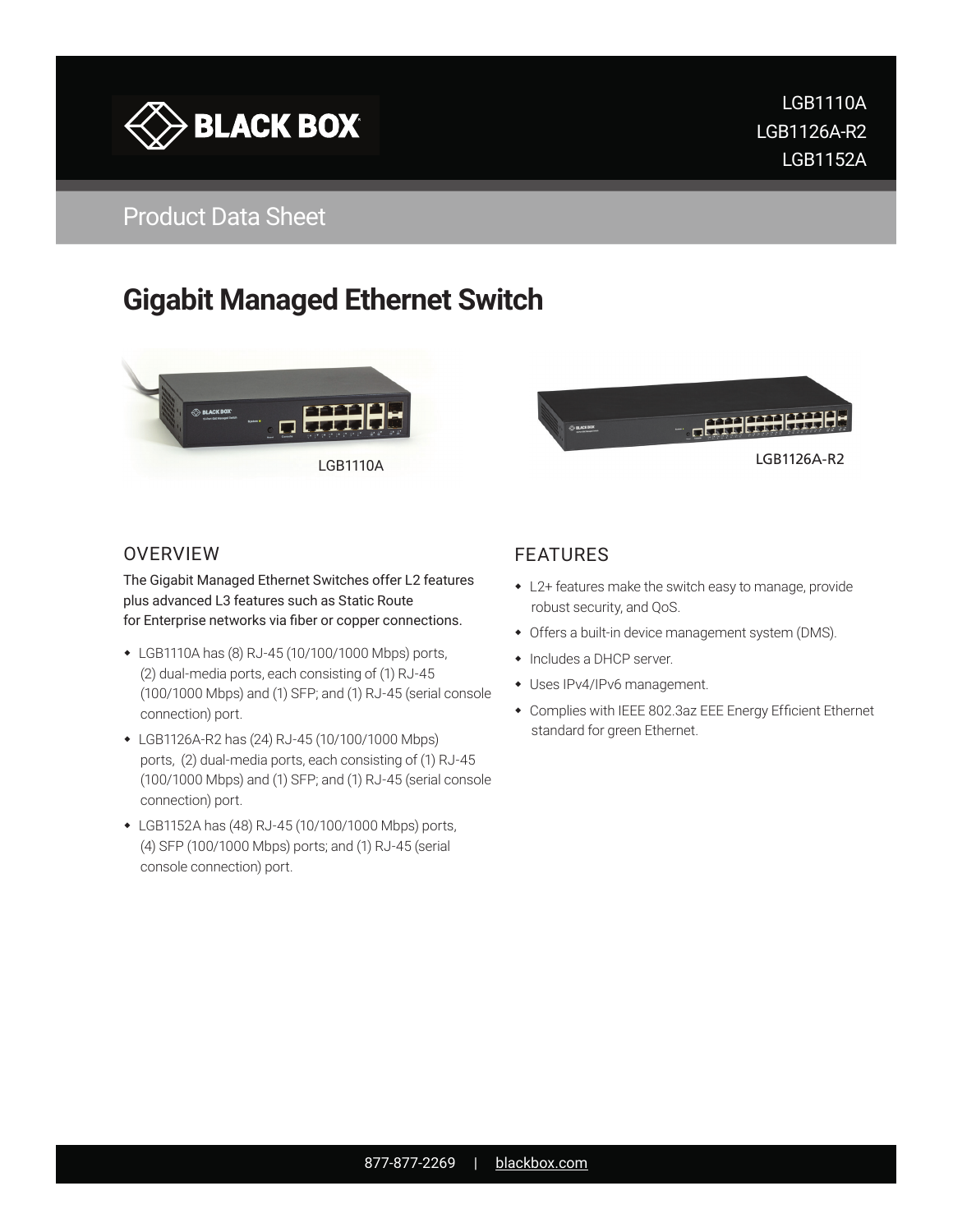## SPECIFICATIONS

| <b>SWITCH PART NUMBER</b>    | <b>LGB1110A</b>                                                          | LGB1126A-R2                                                   | <b>LGB1152A</b>                                              |
|------------------------------|--------------------------------------------------------------------------|---------------------------------------------------------------|--------------------------------------------------------------|
| <b>CONNECTORS</b>            |                                                                          |                                                               |                                                              |
| <b>Total Ports</b>           | 10                                                                       | 26                                                            | 52                                                           |
| RJ-45 (10M/100M/1G)          | 8                                                                        | 24                                                            | 48                                                           |
| Uplinks (100M/1G)            | (2) RJ-45/SFP combo                                                      | (2) RJ-45/SFP combo                                           | $(4)$ SFP                                                    |
| Console                      | $(1)$ RJ-45                                                              | $(1)$ RJ-45                                                   | $(1)$ RJ-45                                                  |
| <b>HARDWARE PERFORMANCE</b>  |                                                                          |                                                               |                                                              |
| Forwarding Capacity          | 14.88 Mpps                                                               | 38.68 Mpps                                                    | 77.38 Mpps                                                   |
| Switching Capacity           | 20 Gbps                                                                  | 52 Gbps                                                       | 104 Gbps                                                     |
| Mac Table                    | 8K                                                                       | 8K                                                            | 32K                                                          |
| Jumbo Frames                 | 9216 Bytes                                                               | 9216 Bytes                                                    | 14000 Bytes                                                  |
| Fnvironmental                |                                                                          |                                                               |                                                              |
| <b>Operating Temperature</b> | 32 to 104° F (0 to 40 °C)                                                | 32 to 104° F (0 to 40 °C)                                     | 32 to 104° F (0 to 40 °C)                                    |
| Storage Temperature          | -4 to +158 F (-20 to +70°C)                                              | -4 to +158 F (-20 to +70° C)                                  | -4 to +158 F (-20 to +70°C)                                  |
| Altitude                     | <1000 ft. (<3000 m)                                                      | <1000 ft. (<3000 m)                                           | <1000 ft. (<3000 m)                                          |
| Operating Humidity           | 10 to 90%, noncondensing                                                 | 10 to 90%, noncondensing                                      | 10 to 90%, noncondensing                                     |
| <b>MECHANICAL</b>            |                                                                          |                                                               |                                                              |
| Dimensions                   | $1.5$ "H x 8.7"W x 5.28"D<br>$(3.81 \times 22.1 \times 13.4 \text{ cm})$ | 1.73"H x 17.4"W x 8.3"D<br>$(4.4 \times 44.2 \times 21.1$ cm) | 1.73"H x 17.4"W x 11.8"D<br>$(4.4 \times 44.2 \times 30$ cm) |
| Weight                       | 3.1 lb. (1.4 kg)                                                         | 5.5 lb. (2.5 kg)                                              | 9.0 lb. (4.1 kg)                                             |
| Power                        |                                                                          |                                                               |                                                              |
| Voltage                      | 100-240 VAC                                                              | 100-240 VAC                                                   | 100-240 VAC                                                  |
| Frequency                    | $50 - 60$ Hz                                                             | $50 - 60$ Hz                                                  | $50 - 60$ Hz                                                 |
| <b>APPROVALS</b>             |                                                                          |                                                               |                                                              |
| Certification                | CE, FCC Part 15 Class A                                                  | CE, FCC Part 15 Class A                                       | CE, FCC Part 15 Class A                                      |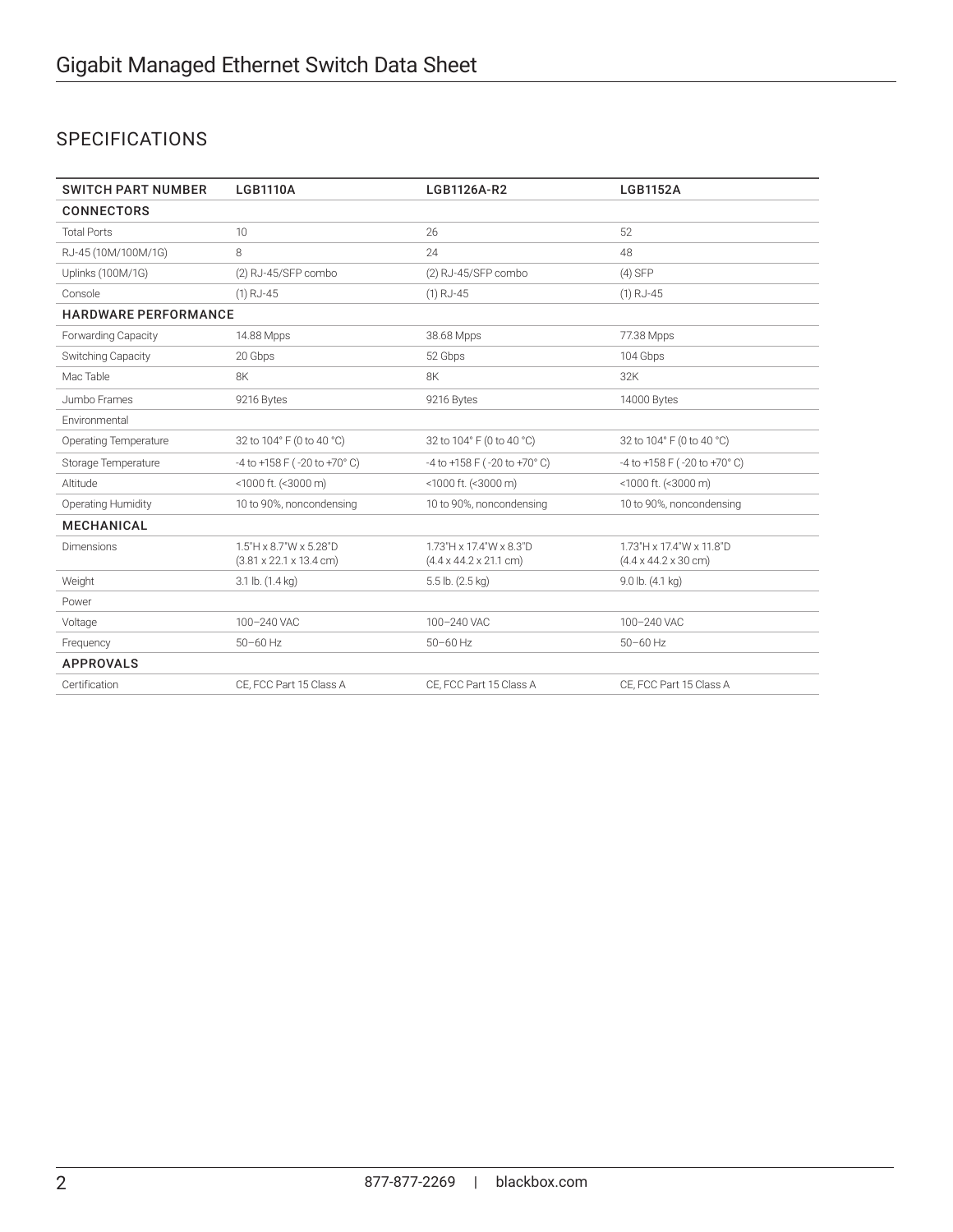## SOFTWARE FEATURES

| <b>LAYER 2 SWITCHING</b>               |                                                                                                                                                                                                                                                                                                                                                                   |
|----------------------------------------|-------------------------------------------------------------------------------------------------------------------------------------------------------------------------------------------------------------------------------------------------------------------------------------------------------------------------------------------------------------------|
| Spanning Tree Protocol (STP)           | • Standard Spanning Tree 802.1d<br>• Rapid Spanning Tree (RSTP) 802.1w<br>• Multiple Spanning Tree (MSTP) 802.1s                                                                                                                                                                                                                                                  |
| Trunking                               | Link Aggregation Control Protocol (LACP) IEEE 802.3ad<br>• Up to 5 groups (LGB1110A), 13 groups (LGB116A-R2), or 26 groups (LGB1152A)<br>• Up to 2 ports (LGB1110A), 4 ports (LGB1126A-R2), or 8 ports (LGB1152A) per group                                                                                                                                       |
| <b>VLAN</b>                            | Supports up to 4K VLANs simultaneously (out of 4096 VLAN IDs)<br>· Port-based VLANs<br>•802.1Q tag-based VLAN<br>• MAC-based VLAN<br>• Management VLAN<br>· Private VLAN Edge (PVE)<br>· Q-in-Q (double tag) VLAN<br>• Voice VLAN<br>· GARP VLAN Registration Protocol (GVRP)                                                                                     |
| <b>DHCP Relay</b>                      | . Relay of DHCP traffic to DHCP server in different VLAN.<br>. Works with DHCP Option 82                                                                                                                                                                                                                                                                          |
| IGMP v1/v2/v3 Snooping                 | IGMP limits bandwidth-intensive multicast traffic to only the requesters. Supports 1024 multicast groups                                                                                                                                                                                                                                                          |
| <b>IGMP</b> Querier                    | IGMP querier is used to support a Layer 2 multicast domain of snooping switches in the absence of a multicast router                                                                                                                                                                                                                                              |
| <b>IGMP Proxy</b>                      | IGMP snooping with proxy reporting or report suppression actively filters IGMP packets in order to reduce load on the multicast router                                                                                                                                                                                                                            |
| MLD v1/v2 Snooping                     | Delivers IPv6 multicast packets only to the required receivers                                                                                                                                                                                                                                                                                                    |
| DEVICE MANAGEMENT SYSTEM (DMS)         |                                                                                                                                                                                                                                                                                                                                                                   |
| <b>Graphical Monitoring</b>            | • Topology view: Support intuitive way to configure and manage switches and devices with visual relations<br>• Floor view: It's easy to drag and drop PoE devices and help you to build smart workforces<br>• Map view: Enhance efficiency to drag and drop devices and monitor surroundings on google map                                                        |
| Find my Switch                         | Search your real switches quickly and manage directly.                                                                                                                                                                                                                                                                                                            |
| Traffic Monitoring                     | Display visual chart of network traffic of all devices and monitor every port at any time from switches                                                                                                                                                                                                                                                           |
| Troubleshooting                        | • Network diagnostic between master switch and devices<br>• Support protection mechanism, such as rate-limiting to protect your devices from brute-force downloading                                                                                                                                                                                              |
| <b>LAYER 3 SWITCHING</b>               |                                                                                                                                                                                                                                                                                                                                                                   |
| <b>IPv4 Static Routing</b>             | IPv4 Unicast: Static routing                                                                                                                                                                                                                                                                                                                                      |
| IPv6 Static Routing                    | IPv6 Unicast: Static routing                                                                                                                                                                                                                                                                                                                                      |
| <b>SECURITY</b>                        |                                                                                                                                                                                                                                                                                                                                                                   |
| Secure Shell (SSH)                     | SSH secures Telnet traffic in or out of the switch, SSH v1 and v2 are supported                                                                                                                                                                                                                                                                                   |
| Secure Sockets Layer (SSL)             | SSL encrypts the http traffic, allowing advanced secure access to the browser-based management GUI in the switch                                                                                                                                                                                                                                                  |
| <b>IEEE 802.1X</b>                     | • IEEE 802.1X: RADIUS authentication, authorization and accounting, MD5 hash, quest VLAN, single/multiple host<br>mode and single/multiple sessions<br>· Supports IGMP-RADIUS based 802.1X<br>• Dynamic VLAN assignment                                                                                                                                           |
| Layer 2 Isolation Private VLAN<br>Edge | PVE (also known as protected ports) provides L2 isolation between clients in the same VLAN. Supports multiple uplinks                                                                                                                                                                                                                                             |
| Port Security                          | Locks MAC addresses to ports, and limits the number of learned MAC address                                                                                                                                                                                                                                                                                        |
| IP Source Guard                        | Prevents illegal IP address from accessing to specific port in the switch                                                                                                                                                                                                                                                                                         |
| RADIUS/TACACS+                         | Supports RADIUS and TACACS+ authentication. Switch as a client                                                                                                                                                                                                                                                                                                    |
| Storm Control                          | Prevents traffic on a LAN from being disrupted by a broadcast, multicast, or unicast storm on a port                                                                                                                                                                                                                                                              |
| <b>DHCP Snooping</b>                   | A feature acts as a firewall between untrusted hosts and trusted DHCP servers                                                                                                                                                                                                                                                                                     |
| ACLs                                   | Supports up to 256 entries. Drop or rate limitation based on:<br>· Source and destination MAC, VLAN ID or IP address, protocol, port,<br>· Differentiated services code point (DSCP) / IP precedence<br>• TCP/ UDP source and destination ports<br>• 802.1p priority<br>• Ethernet type<br>• Internet Control Message Protocol (ICMP) packets<br>$\cdot$ TCP flag |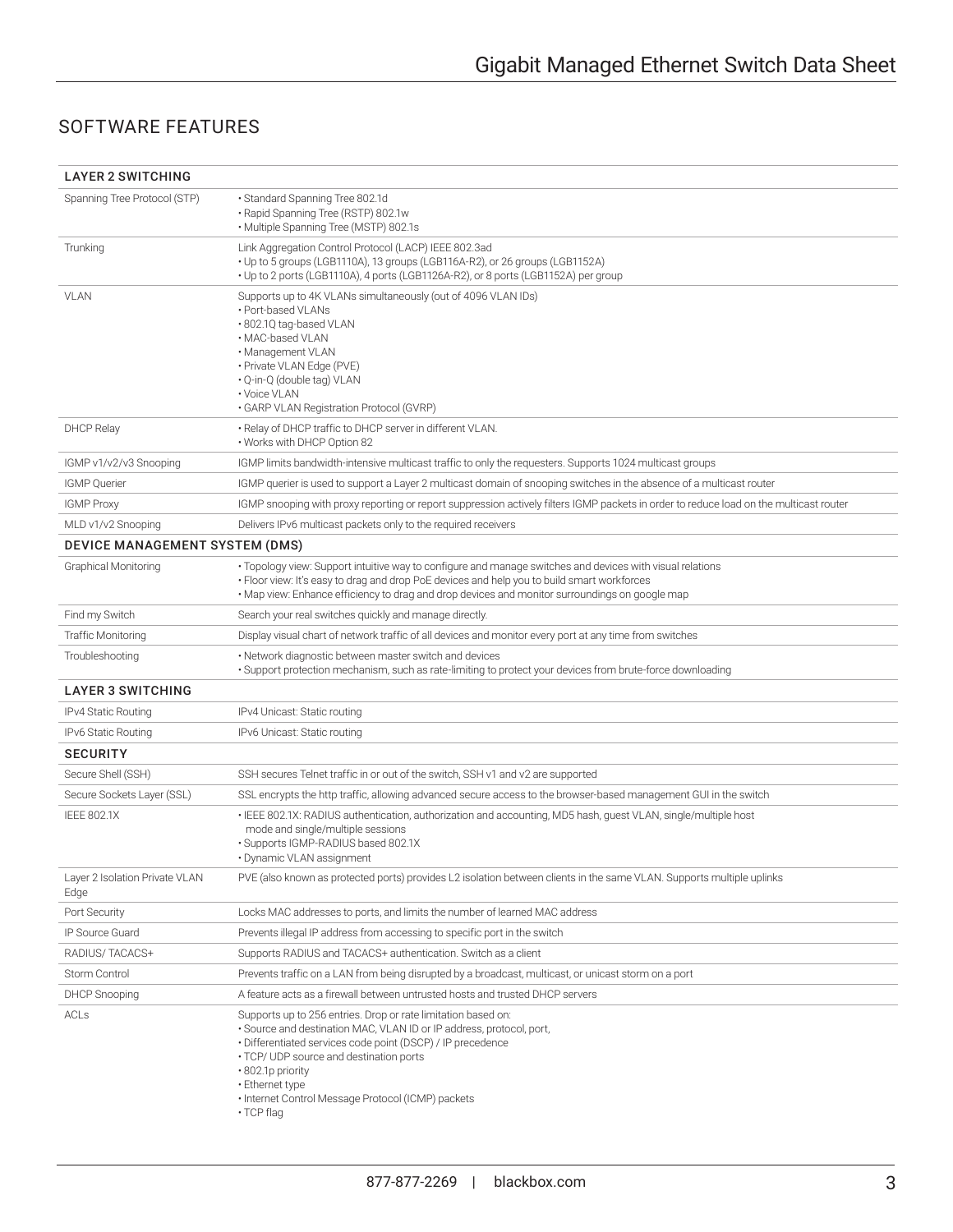## SOFTWARE FEATURES (CONTINUED)

| <b>OUALITY OF SERVICE</b> |                                                                                                                                                                                                                                    |  |
|---------------------------|------------------------------------------------------------------------------------------------------------------------------------------------------------------------------------------------------------------------------------|--|
| Hardware Queue            | Supports 8 hardware queues                                                                                                                                                                                                         |  |
| Scheduling                | · Strict priority and weighted round-robin (WRR)<br>. Queue assignment based on DSCP and class of service                                                                                                                          |  |
| Classification            | • Port based<br>· 802.1p VLAN priority based<br>· IPv4/IPv6 precedence / DSCP based<br>· Differentiated Services (DiffServ)<br>· Classification and re-marking ACLs                                                                |  |
| Rate Limiting             | · Ingress policer<br>• Egress shaping and rate control<br>$\cdot$ Per port                                                                                                                                                         |  |
| <b>MANAGEMENT</b>         |                                                                                                                                                                                                                                    |  |
| <b>DHCP Server</b>        | Support DHCP server to assign IP to DHCP clients                                                                                                                                                                                   |  |
| Zero Touch Upgrade        | Upgrade single switch automatically when you get notification                                                                                                                                                                      |  |
| Remote Monitoring (RMON)  | Embedded RMON agent supports RMON groups 1,2,3,9 (history, statistics, alarms, and events) for enhanced traffic management, monitoring<br>and analysis                                                                             |  |
| Port Mirroring            | Traffic on a port can be mirrored to another port for analysis with a network analyzer or RMON probe. Up to N-1 (N is Switch's Ports) ports can<br>be mirrored to single destination port. A single session is supported.          |  |
| UPnP                      | The Universal Plug and Play Forum, an industry group of companies working to enable device-to-device<br>interoperability by promoting Universal Plug and Play                                                                      |  |
| s-Flow                    | The industry standard for monitoring high speed switched networks. It gives complete visibility into the use of networks enabling performance<br>optimization, accounting/billing for usage, and defense against security threats. |  |
| IEEE 802.1ab (LLDP)       | • Used by network devices for advertising their identities, capabilities, and neighbors on an IEEE 802ab local area<br>network<br>· Support LLDP-MED extensions                                                                    |  |
| Web GUI Interface         | Built-in switch configuration utility for browser-based device configuration                                                                                                                                                       |  |
| CLI                       | For users to configure/manage switches in command line modes                                                                                                                                                                       |  |
| Dual Image                | Independent primary and secondary images for backup while upgrading                                                                                                                                                                |  |
| <b>SNMP</b>               | SNMP version1, 2c and 3 with support for traps, and SNMP version 3 user-based security model (USM)                                                                                                                                 |  |
| Firmware Upgrade          | . Web browser upgrade (HTTP/HTTPs) and TFTP<br>• Upgrade through console port as well                                                                                                                                              |  |
| <b>NTP</b>                | Network Time Protocol (NTP) is a networking protocol for clock synchronization between computer systems over packet-switched                                                                                                       |  |
| Other Management          | · HTTP/HTTPs; SSH<br>• DHCP Client/ DHCPv6 Client<br>• Cable Diagnostics<br>$\cdot$ Ping<br>· Syslog<br>· Telnet Client<br>• IPv6 Management                                                                                       |  |